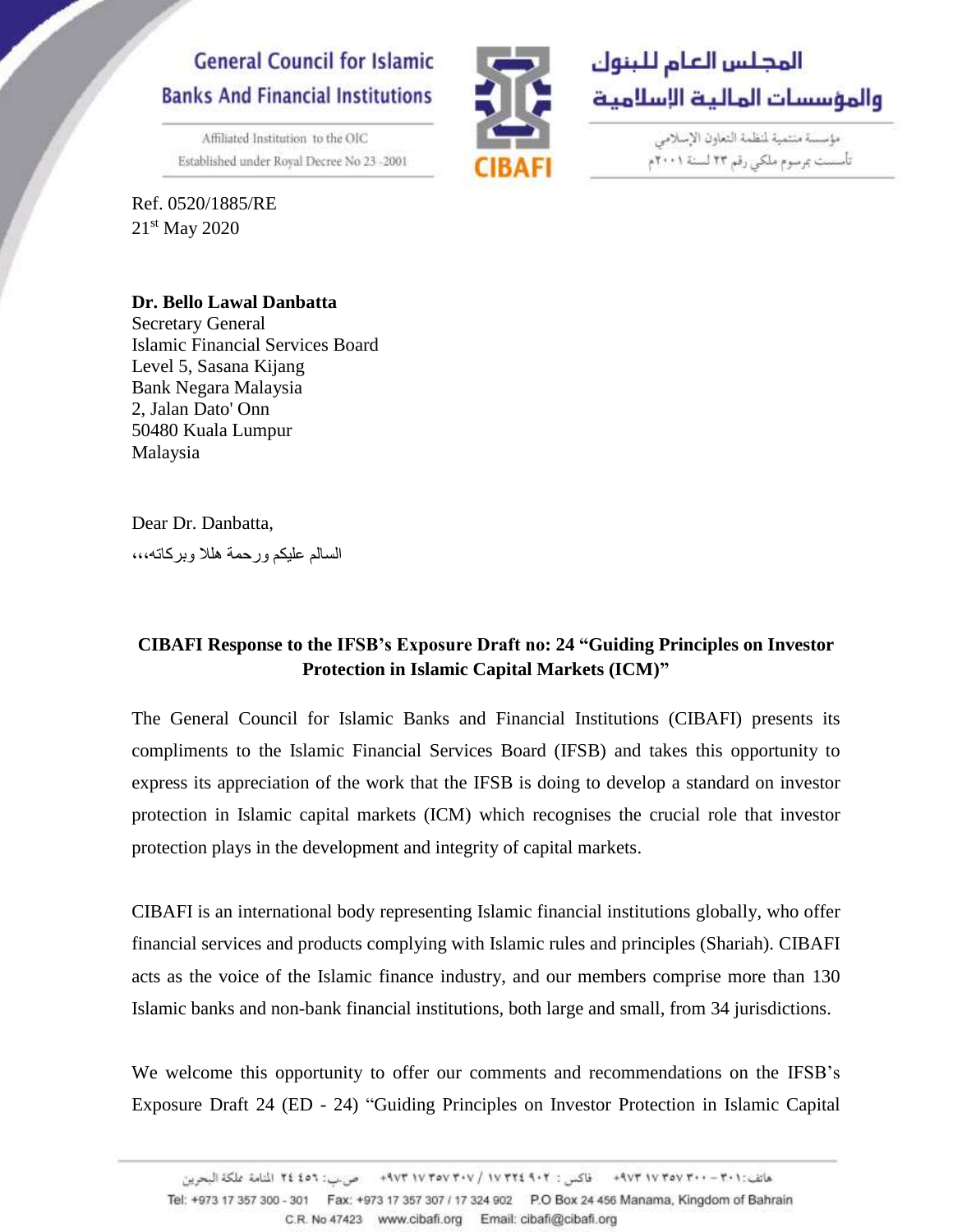Markets". The comments contained in this letter represent the views of CIBAFI Secretariat and feedback received from our members.

**First:** Para 17 states the date of implementation of the standard taking into account an adequate pre-implementation period starting from the issuance date of this standard for the Guiding Principles to be embedded into national regulations and guidelines and, where applicable, implemented into supervisory practices. In this regard, it is recommended to provide a guiding timeline for the pre-implementation period to ensure effective implementation in different jurisdictions.

For wide accessibility and understanding of the standard, it is also recommended to issue the exposure draft as well as the final version of the standard in both Arabic and English languages as a minimum.

And as this standard should be referred to along with other IFSB standards such as IFSB-22, it is recommended to state these standards if and when applicable to certain principles, in order to provide a more comprehensive guideline.

**Second:** the ED suggests, under section 2.1, the development of a code of ethics governing the conduct of ICM professionals; however, it does not specify the authority which will be responsible for the approval of the code of ethics. Thus, it is recommended to specify the local authority which will be responsible for the approval of the code of ethics developed by the market intermediaries to ensure that it covers all aspects of their activities.

**Third:** in addition to the recommended best practices in the ED-24 under section 2.4.2, it is recommended for the regulators to publish the list of the accredited firms to the public for investors' reference. In the same context, the firms need to highlight their accreditation in their websites and any relevant marketing and communication documents.

**Fourth:** in section 2.5.1, it is recommended that: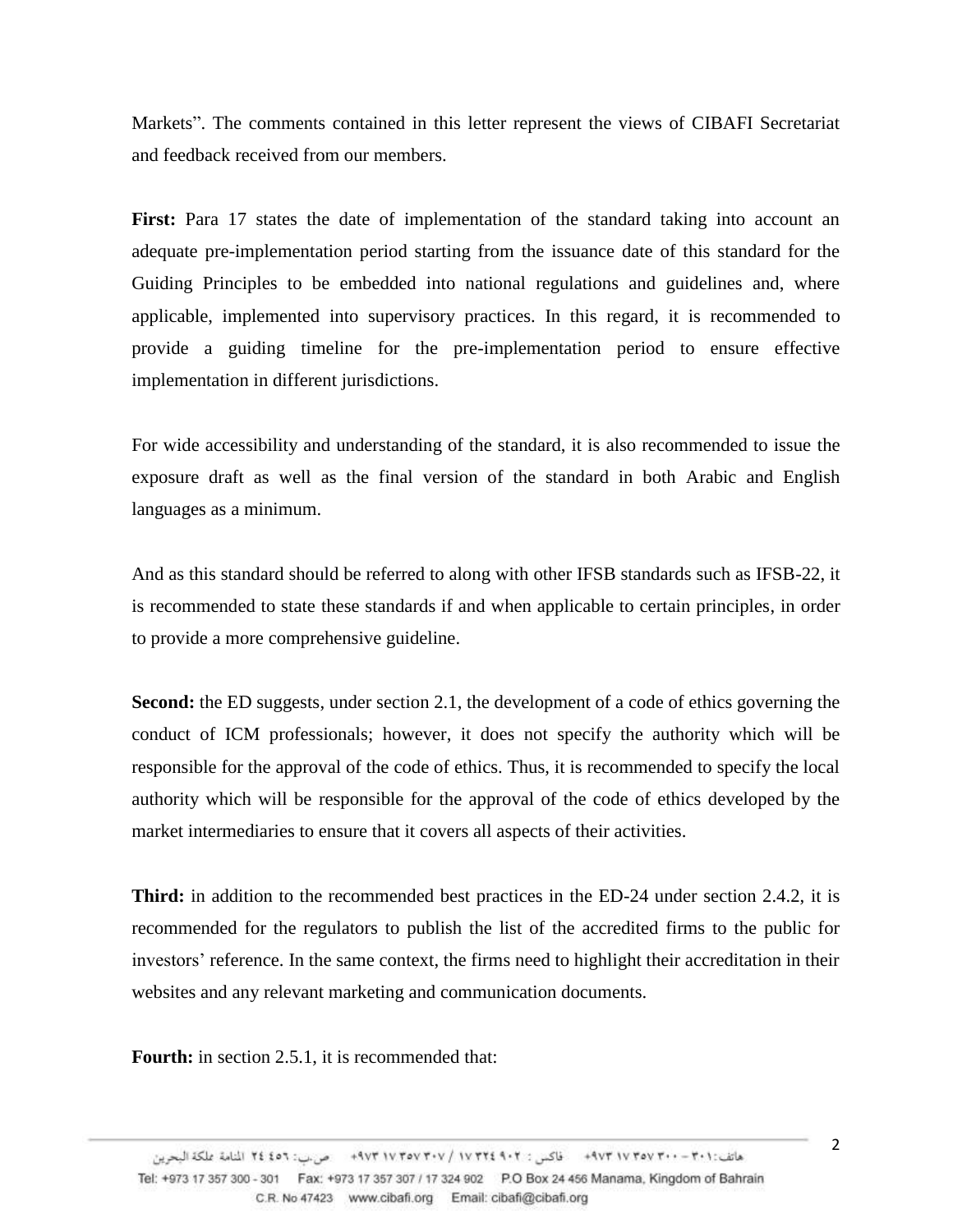- a. Intermediaries should consistently focus on market research and perform due diligence processes in all their offered products and services e.g. to identify potential risks and returns (before and after client's investment) and convey them to clients on a timely and effective manner. Intermediaries should also have adequate resources, good operational systems and sound technical capabilities at all times to effectively perform the roles and responsibilities expected in this regard.
- b. Intermediaries should devise appropriate re-assessment mechanism of client's profiling that should include; (i) client's knowledge and understanding of the ICM and Shariah-compliant instruments and services, (ii) financial situation of the client, (iii) risk tolerance, (iv) Shariah compliance, environmental, social and governance and ethical investment preferences, and (v) customer experience and satisfaction.
- c. Regulators should monitor intermediaries' commitment to market research and due diligence processes to identify potential risks and returns as well as sharing necessary information with clients on a timely and effective manner. Regulators should also monitor re-assessment exercise by firms to update their client profiles (highlighted in point a  $& b$ ).
- d. Regulators should set minimum qualification and experience criteria, in understanding Islamic finance and Shariah-compliant products and services, for employees (of firms) explaining or advising on the Shariah-compliant products and their structures and specificities. Qualification criteria may cover requirements to earn a relevant degree/certification in Shariah-compliance from a reputed Islamic finance academic institute.

**Fifth:** under section 2.5.2, the ED stresses on the appointment of natural persons that are 'fit for the job' and possess the necessary knowledge and competence to fulfil their obligations. However, the ED did not indicate on the qualification and experience requirement in this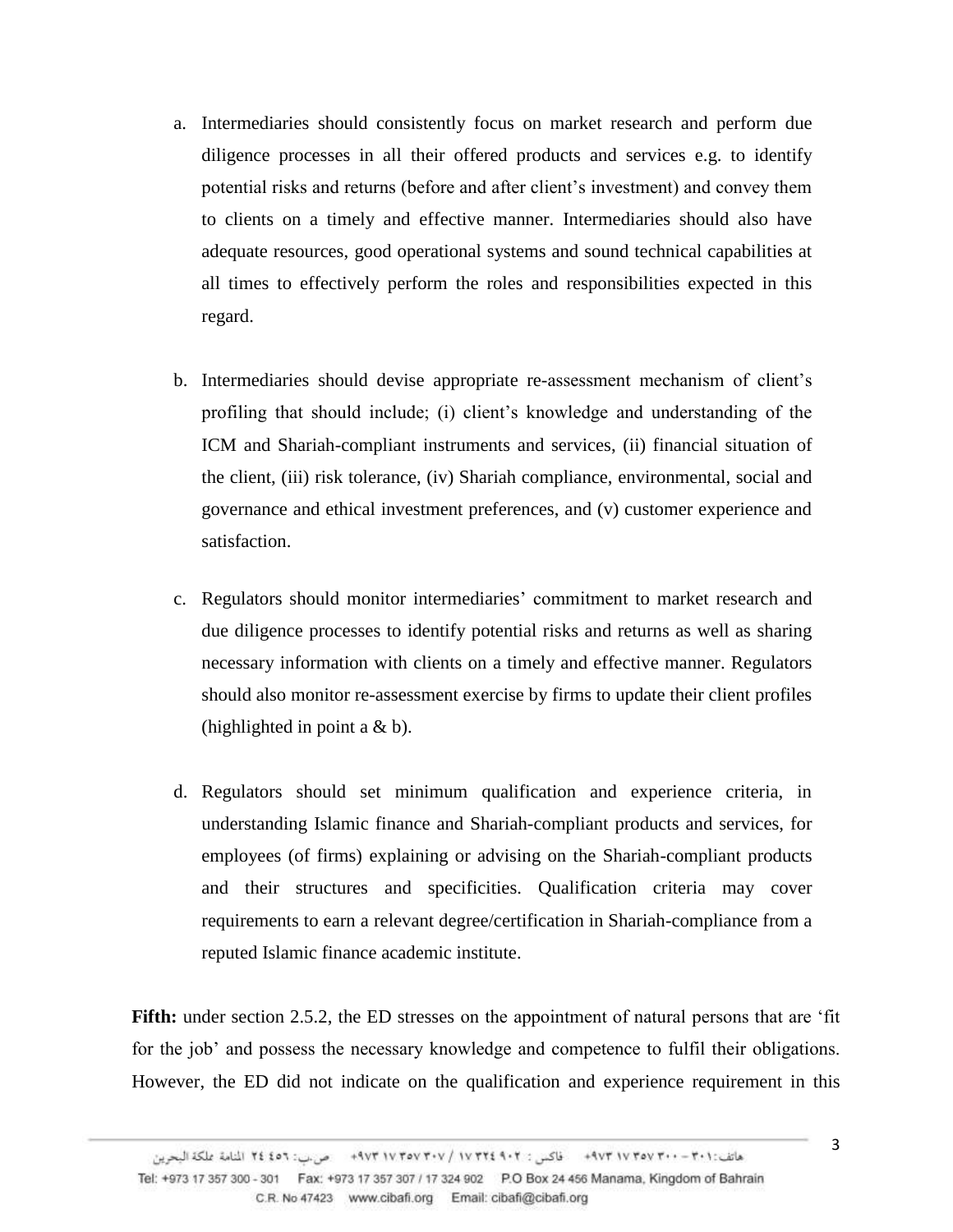regard. Therefore, regulators should ensure that intermediaries are placing natural persons that are fit for the job (i.e. right person for the right job) and possess the necessary skills, knowledge and experiences to perform their duties.

**Sixth:** under the section 2.5.4, in addition to Para 180 & 181, the regulators should devise a Content Screening Mechanism (screening of published content in annual reports, websites and other marketing and promotional material) on a timely basis to ensure that financial and other information about the intermediary, its operations, Shariah-compliance, products and services (specific features, benefits and any relevant risks or returns) are disclosed fairly and accurately.

**Seventh:** under the section 2.5.5 and in addition to para 186 & 188, the regulators should ensure that the intermediaries devise an appropriate reporting mechanism to report conflicts of interest (including actual or potential conflicts of interest between firms, their managers, employees and tied agents, members of the BOD and Shariah board members) and their efforts in managing those conflicts of interest (at the firm level) to the regulators on regular basis. It is also recommended that intermediaries should be held accountable, by the regulators, in case they fail to report an actual or potential conflict of interest between their activities and the interests of their clients.

**Eighth:** section 2.7 states the process and mechanism of handling and resolving clients' complaints in a fair and effective manner. In this regard the below best practices are recommended:

- a. Accessibility: low-cost access should be provided to the client, ensure supporting information is easy to understand and use, assistance in making a complaint should be made available, provide support for clients with special needs (e.g. interpreters).
- b. A monitoring tool can be developed to track the process of addressing the complaints (a digital platform for example).

4